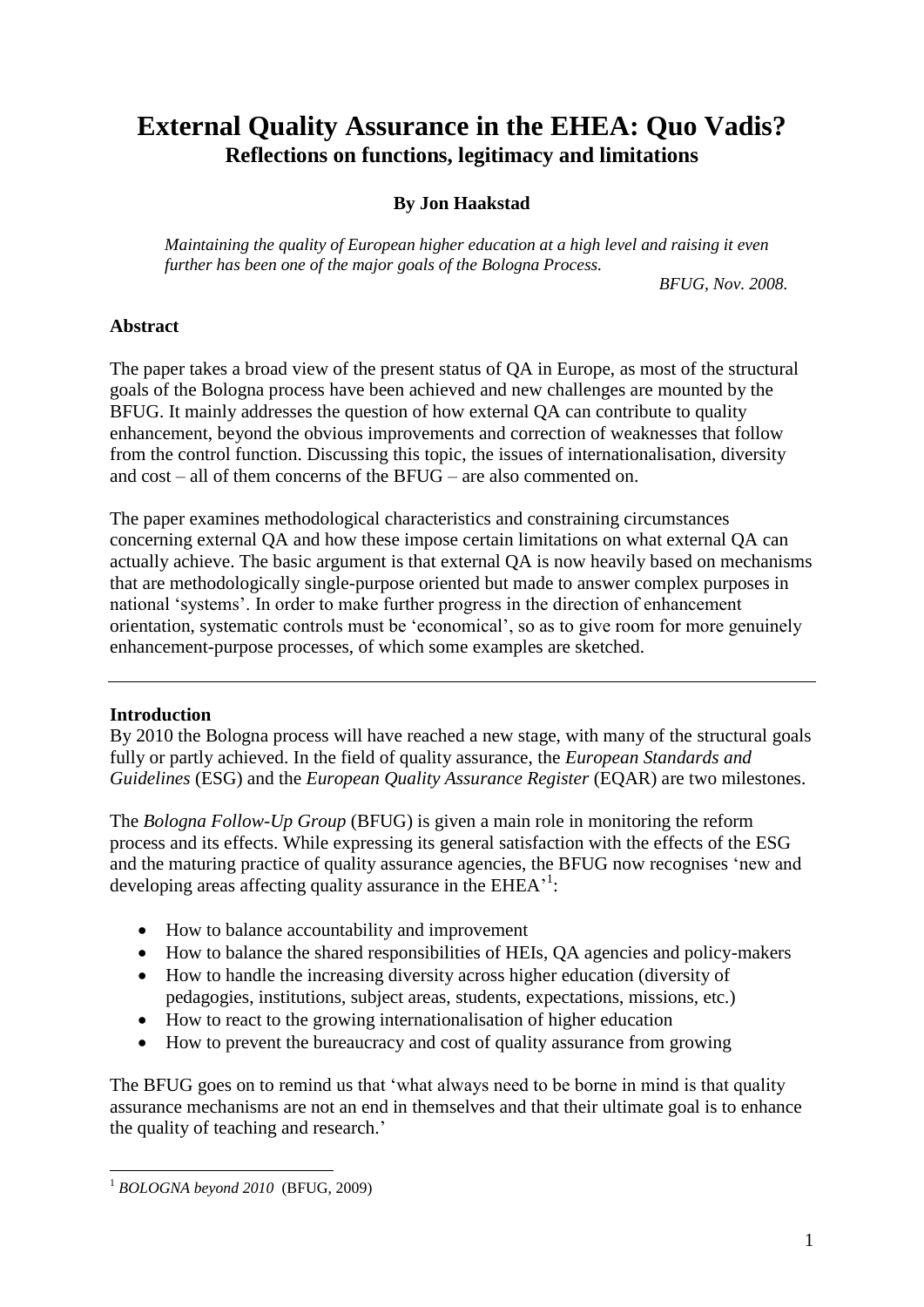With the structural framework more or less in place now, it may be time to take a more inward look at our practice again, discussing the fitness of our mechanisms in relation to this variety of purposes. How should external quality assurance now proceed to fulfil these expectations? The short answer is, I think: by doing several things; by *not* burdening a single mechanism with all these tasks and challenges.

# **External Quality Assurance: Aims and expectations**

The instruments of external quality assurance of higher education have almost exclusively been *evaluations* of some kind or other, using 'expert' panels. Let us therefore start by taking a look at some of the different aims and purposes that such evaluations can have. To mention the most obvious:

- 1. to check that educational quality and quality management comply with set standards
- 2. to provide transparency through public exposure, thus indirectly moving institutions to improve, in case 'all is not well'
- 3. to contribute towards improvements by engaging in an informed dialogue with the institutions, offering recommendations and (hopefully) kindling inspiration
- 4. to pronounce judgements on how good or weak this or that institution or programme is in relation to other institutions and programmes.

Indeed, other and more detailed aims could be mentioned. But more interesting, perhaps, is the fact that these aims, different as they are, often appear in combinations. Typically, QA agencies rely heavily on one 'basic' mechanism and the danger is then that the operation gets a double, or blurred, focus, or that a method that is designed specifically with one purpose in mind tries to do other things – and does it less well. Here I am tempted to quote the former President of ENQA, Peter Williams. In his introductory speech to a quality assurance conference hosted in Vienna by AQA in 2008 he stated:

The first thing, I think, is that we ought to be very clear about what external quality assurance is trying to achieve. And that is not quite as obvious as it sounds, because very often I talk to people about quality assurance and they can't tell me what the purpose is, they tell me about how they are doing it, but they can't tell me why they are doing it.<sup>2</sup>

Obviously, external QA will always be doing more than one single thing, and so must single mechanisms. But if too many diverse purposes are put into one specific type of operation, evaluations may have to carry a load of expectations that are impossible to fulfil.

#### **Control vs. enhancement: the never-ending dilemma**

1

Purposes 1, 2 and 3 above take us right into the never-ending question of control versus enhancement orientation. Of course, this dichotomy poses a dilemma to which no definitive answer can be found. Solutions will always have to be chosen critically in the light of contextual needs and the service of higher goals. But what are the general tendencies? Isn't there a discrepancy to be observed between the rhetoric and the actual practice? In a plenary session at the 2<sup>nd</sup> EQAF in Rome two years ago, Francois le Poultier painted a picture of 'maturing' external quality assurance in Europe: moving *away from* control and 'reductionism' and in the direction of complexity and enhancement:

| From | <b>TEMPO</b><br><b>Cowards</b> |
|------|--------------------------------|
|      |                                |

<sup>2</sup> AQA: *Trends der Qualitätssicherung und Qualitätsmanagement im Hochschulwesen*, (Vienna, 2008)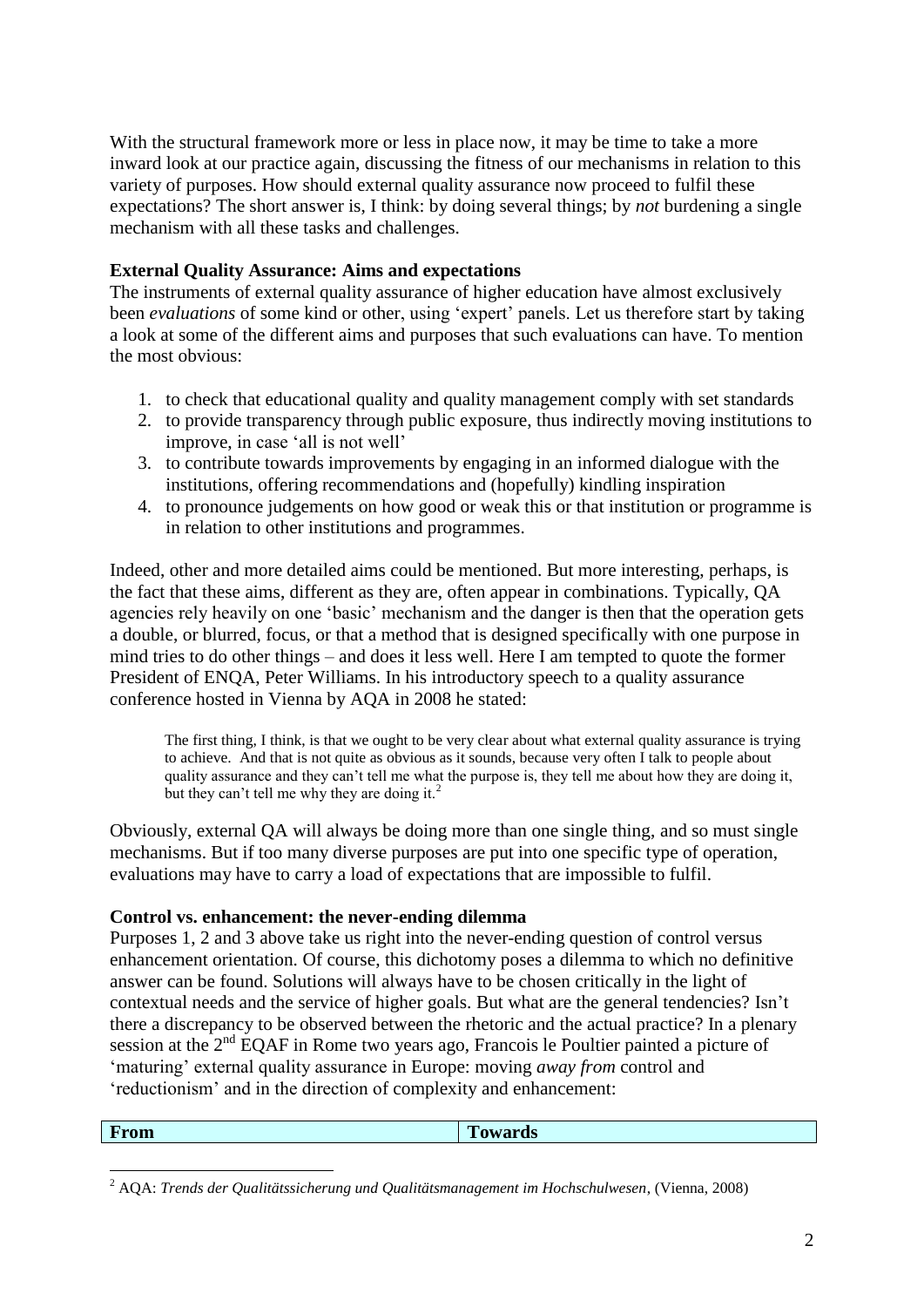| Quality is absolute           | Quality is relative          |
|-------------------------------|------------------------------|
| One quality feature dominates | Many aspects are considered  |
| Product is central            | Service is vital             |
| End product is inspected      | Attempts to optimise process |
| Fixed standard                | Changing standards           |

But how true is this? Whereas a dynamic and developmental approach is almost unanimously promoted as 'politically correct', more hard-line control practices are indeed stubbornly resistant, and in many countries even on the rise, usually in the form of accreditation schemes.

In most Central and Eastern European countries accreditation-based systems dominate. But an even more interesting feature is the tendency for many countries in Western Europe to move in the same direction, where formerly – and ideologically – there has always been a tradition for trust and enhancement orientation. Two cases in point are Denmark and Sweden. Admittedly, in Germany, the Netherlands and Flanders comprehensive systems of programme accreditation have quite recently been replaced by simpler schemes, but mainly for reasons of cost and burden, while still remaining solidly accreditation-based. Accreditation or accreditation-like methods also play a part in the external assessment regimes in Norway, Spain, Austria, France, Switzerland, Italy and Finland<sup>3</sup>.

The other main tendency has been for several countries to adopt an institutional audit method. This is now the core method in e.g. Great Britain, Norway, Finland and Switzerland. In other countries it co-exists with accreditation in hybrid models (e.g. Spain, Austria, Germany, the Netherlands and Flanders). In the control-versus-enhancement discussion the audit method has been profiled as a more enhancement-oriented approach, but even audit is essentially a *control* method, although it controls at an institutional level and is therefore less intrusive and burdensome.

#### **Control, enhancement and multi-purpose mechanisms**

#### *Accreditation*

1

Since accreditation is now perhaps the most widely used instrument of external quality assurance in the EHEA, it be useful to take a closer look at what it actually is. It then turns out that it is presently more a name than a method. It takes on so many different forms that it is difficult to discuss accreditation from a methodological angle: there simply isn't any body of methodology specific to accreditation.

Still, the most *specific* feature of accreditation<sup>4</sup>, as compared with other forms of external QA, is the yes/no decision in relation to a defined threshold level – and the serious consequences that a 'no' will have. This is in effect the *recognition* function. When accreditation moves beyond this core function to become *the national QA approach* purposes tend to get blurred. The separate functions of 'recognition' and 'evaluation' are rolled into one procedure; a narrow function mixed with a much wider one. The narrow function (recognition), the one with *consequences*, is most likely to influence the broader process, moving the focus towards control. Of course, in most accreditation schemes the standards are formulated so as to reflect a 'complex' concept of quality, and usually there will be valuable observations and recommendations from the evaluating panel, but I would argue that the danger of reductionism is great. Concern with yes/no also entails a particular concern with consistency

<sup>&</sup>lt;sup>3</sup> Sources: Several, including *Accreditation: in International Perspective* (The Inspectorate of Education in the

Netherlands, 2006) and *Quality Procedures in the European Higher Education Area and Beyond* (ENQA, 2008). <sup>4</sup> I am speaking here of the national, or 'official recognition' type of accreditation.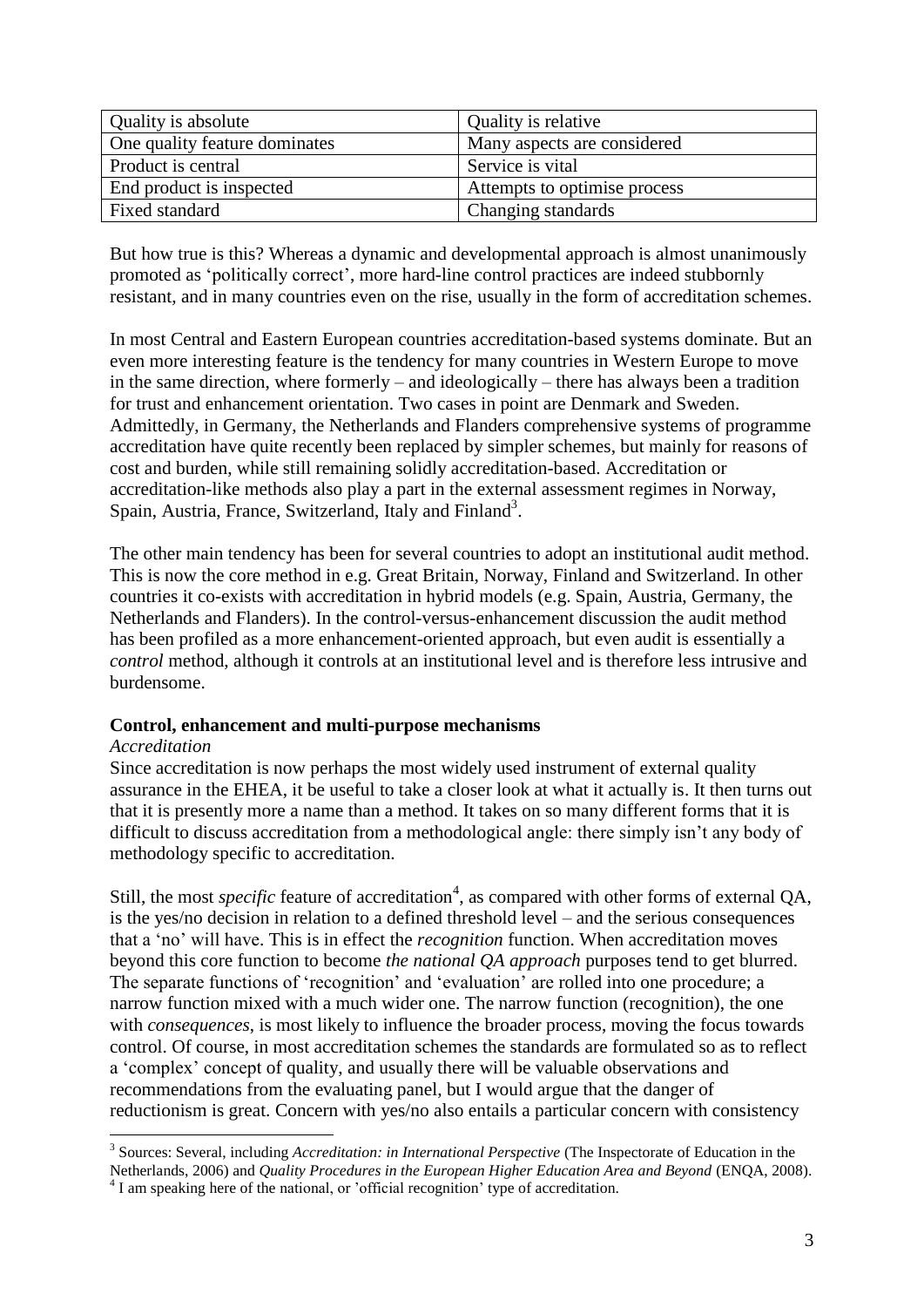and fairness, which in turn means that one needs clear and unambiguous assessments. This gives priority to a bundle of key measurable 'facts'. Accreditation – as an evaluation type – is therefore not ideally 'positioned' when it comes to actually evaluating in depth in order to assist the institution, or a specific programme, to enhance the overall educational quality.

Accreditation, understood as a formal system of official recognition, carried out on strictly academic grounds by an independent and authoritative agency, is a very sensible idea. As higher education increases in volume and becomes more of a market-related business there is probably a growing need to protect degrees (and students) from inadequate provision and 'rogue providers'. But must one therefore burden institutions repeatedly with full-scale evaluations in order to perform this task? Accreditation could be streamlined to a format that is fit for its core purpose of providing quality control *at a reasonable level*.

## *Quality audit*

Like accreditation, quality audit is a method with a very specific purpose and orientation. Quality audit is a system-oriented approach that directs itself towards the institution's internal quality management. As such, it is a 'meta' approach in relation to educational quality, always one move away from the actual educational practice. The method's influence on quality is therefore also indirect: it relies on its ability to see how the institution's internal quality assurance system secures and promotes educational quality and improvement, perhaps with a few deep dives down into programme practice to see some examples. It is a very useful method indeed, and one that allocates responsibility for quality assurance where it first and foremost belongs: with the autonomous institution itself. Having said that, it naturally follows that this is so precisely because it is only the institution itself that really *can* develop its own quality. The external accreditation or audit, as basically single-purpose mechanisms, can make a contribution through a limited repertory of stimuli – some of them punitive, others encouraging, but their influence as quality enhancers should not be exaggerated.

If we have to accept that the main purpose of external quality assurance is – and should be – one of control, how can we orient our external QA regimes in order to increase their contribution to enhancement and development at the same time? This is no easy task, as I think this can only happen when evaluators get sufficiently close to the actual teaching and learning process, and when they approach their object as 'critical friends' in an open and trusting discourse, without a control purpose at the back of their heads, addressing the provider's learning-directed *performance* and the many interrelated aspects of educational quality that come into play. It demands a process that would sit uncomfortably with a control purpose.

#### **The question of legitimacy and acceptance**

For all their ubiquitous presence now in the form of national systems, the status of HE evaluations is still precarious. When it comes to legitimacy and acceptance, it is quite interesting to observe the way in which attitudes to evaluation outcomes seem to be divided along predictable lines, determined by position and ideology. To oversimplify somewhat, many politicians, external stakeholders, students – and the press, who 'need' the evaluations to underpin their policies and agendas, tend to express their trust in evaluation outcomes as valid and useful information. Conclusions are taken at face value: as evidence-based assessments that can be used as a legitimate foundation for refusals, demands, 'repairs', improvement measures – or even wholesale reforms and regulations. On the other hand, there is usually an opposing side, often the research-trained academics, the ones who typically find themselves at the sharp end of policies and reforms, who will raise doubts about the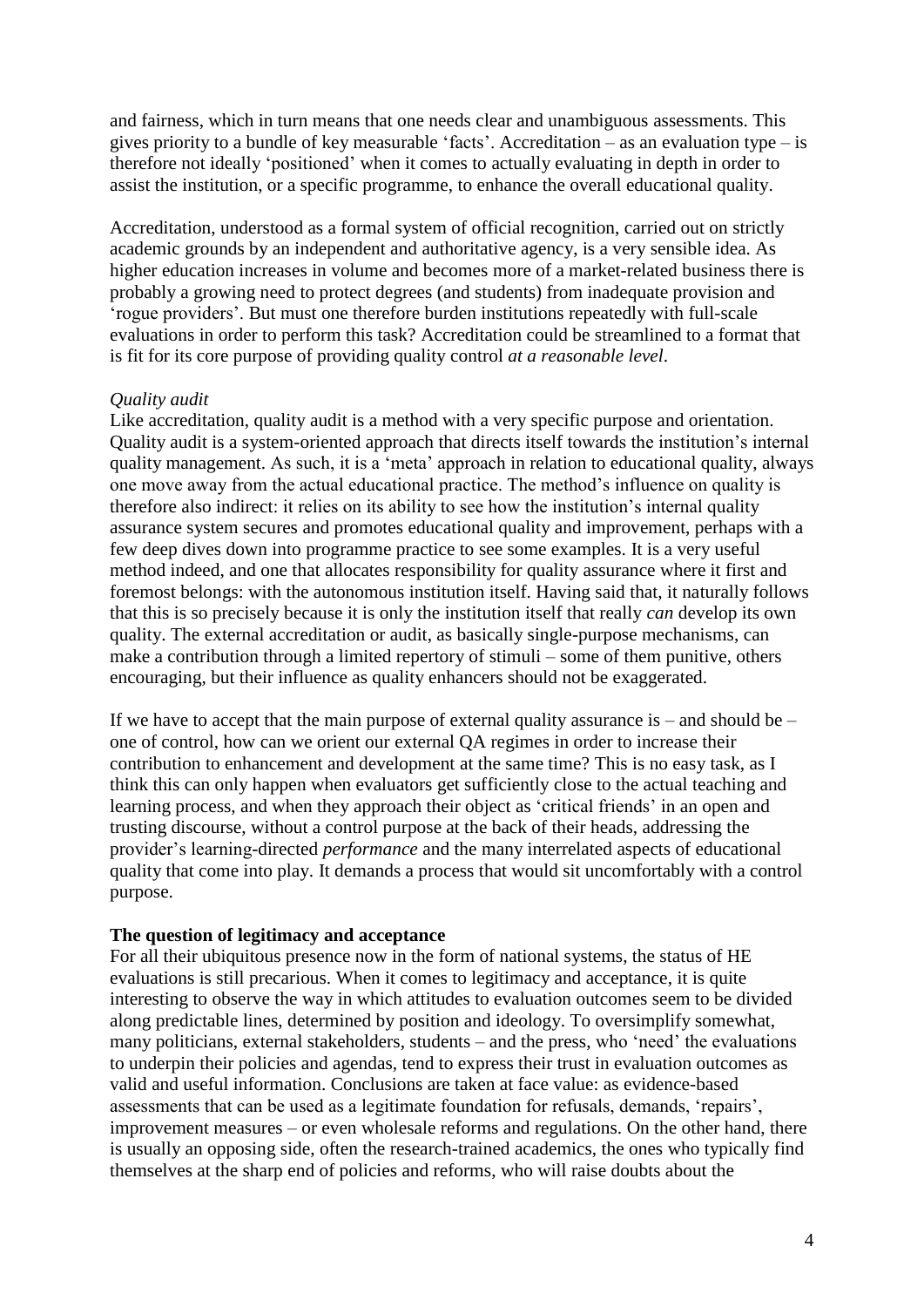knowledge that evaluations produce. They will question the 'evidence' as well as the methodology that produces it. Seen from this point of view, there is something amateurish about most evaluations, both in terms of how themes are not sharply enough defined, how the body of empirical data is random and incomplete, and how the process is insufficient in terms of validation and analysis of the data. Squeezed between these two positions we often find the institutional leadership, depending of course on which way the evaluation goes. Their gut feeling may be one of 'academic scepticism', but as responsible leaders they must honour the process and they can take support from its outcomes in their own internal steering.

#### **'Quality in a deeper sense': limitations and realistic aims**

This sceptical outlook does not explain what evaluations actually do well and why they are useful. So that must be added to balance the picture. But in order to build a strong foundation for external evaluations, it is extremely important to be aware of their limitations. Like the famous philosopher, we must clear the ground of uncertainties in order to build our house on solid ground.

The various arguments 'against' evaluations and the legitimacy of their results are well known and can therefore be dealt with rather briefly. They were all heavily discussed in what now seems like the early days of external quality assurance (less than ten years ago!), but the fact that they are less prominent in today's discussions does not mean that they are outdated. Perhaps there is a particular need today – in this age of convergence, legalism, quality indexes and system building – to remind ourselves again of these arguments, 'lest we forget'. So here is a quick reminder:

- Even institutions have identities and 'egos'! And they have much to defend: first of all their resources and reputations. Consequently, 'authoritative' evaluations that carry with them the danger of tangible consequences will be met with defence strategies. Hence we have evaluation games with less reliable outcomes.
- $\triangleright$  Higher education institutions and programmes are complex entities and evaluations are supposed to take into account all processes and structures that have an influence on quality – across the institution. To speak nothing of what may affect learning outcomes. Evaluators only get to see a small fraction of the numerous processes and components that make up an institution's educational practice – and quality.
- $\triangleright$  Then there is the question of reference. With an indefinite number of 'aspects' included in any 'quality concept' and a variety of legitimate 'quality aims' (Many textbooks operate with 5), most of them formulated in not too precise prose terms, how 'operational' are these? We all know that arriving at authoritative, comparable verdicts on 'quality in depth' is a very difficult task indeed.
- Evaluations use *peer review*, a practice that has not changed significantly since the early days of quality assurance. Panels of 'peers', new ones from one case to the next, who do this on top of their ordinary busy jobs, pronounce their assessments, conclusions and recommendations on these complex matters, often with limited specific training for the task. Do not forget either that these conclusions will frequently come about as the result of discussions where individual peers 'defend' diverging views. Evaluation outcomes are typically *negotiated statements* rather than objective 'truths'.
- $\triangleright$  Finally, there are the circumstances of the exercise. An abundance of relevant information is normally collected, but the information, such as it is, must be systematised, analysed and weighed under the pressure of limited time. Researchers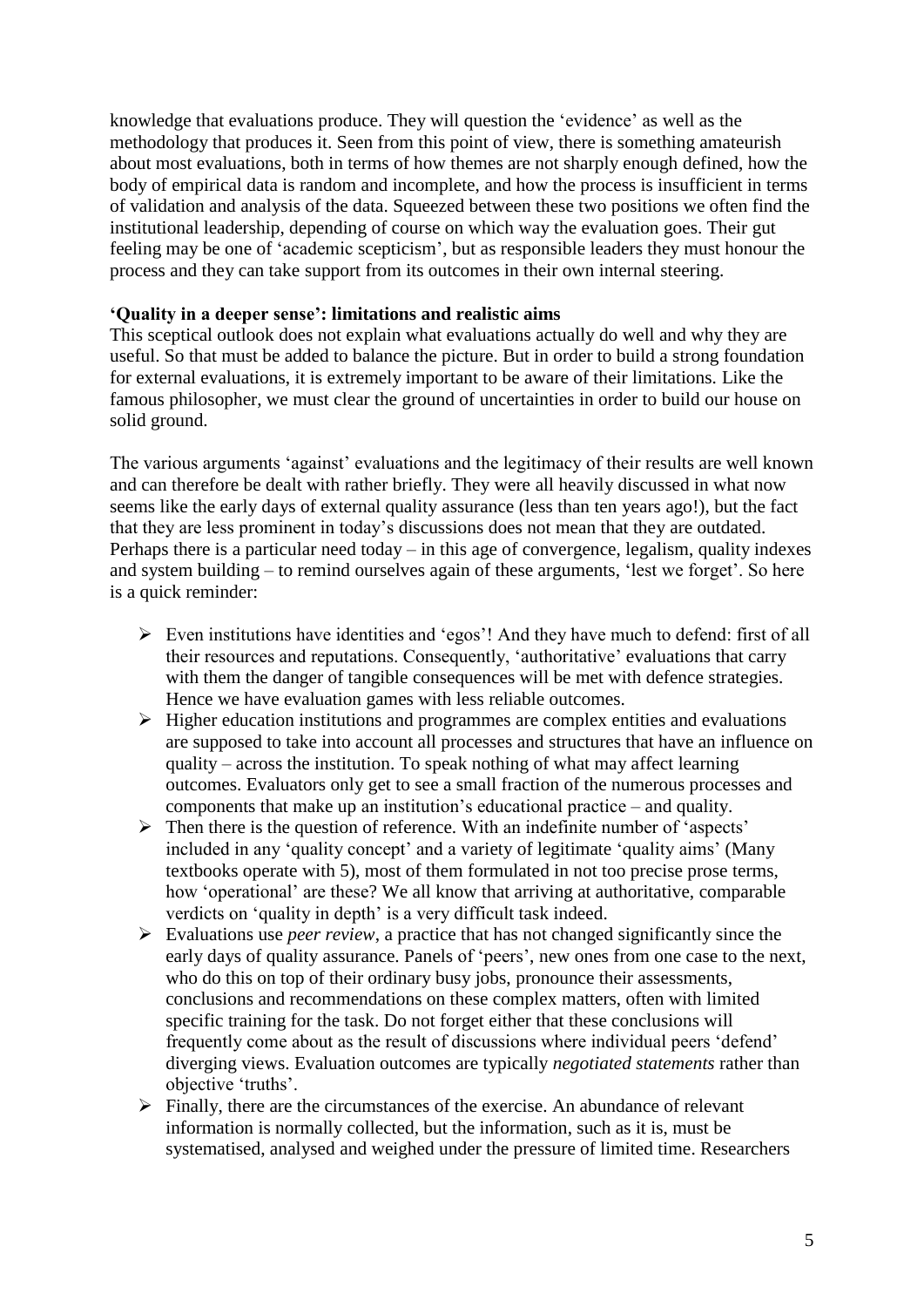may well maintain that the methodological processing of the collected material often leaves much to be wanted.

# **'The whole truth'?**

Because of their epistemological limitations, external peer reviews with 'broad' targets, i.e. the *'total' quality* of institutions, discipline communities or programmes, must be executed with appropriate caution and reserve when it comes to pronouncing definite conclusions. This is all the more important when the review is mandatory, and as such represents a use of power by society, power to inflict consequences on the evaluated institution. The panels' verdicts easily become 'authoritative' in the sense of 'official truth'.

On this background, the most obviously overambitious task for external evaluation regimes to undertake is to try to make comprehensive 'measurements' of institutional or programme quality in such a way that individual 'scores' can be read and compared directly. When attempting to do this, external quality assurance functions as a user's guide in a HE market that is supposed to cover a wide scale of quality variations. This is of course 'ranking' and needless to say it makes very ambitious knowledge claims. Is that the reason why panel members have now changed from being 'peers' to being 'experts'? Of course, external quality assurance can never tell *exactly* how good an institution or a programme is. Such a procedure implies by necessity a reductionist use of indicators and other information, it belies the circumstantial limitations and it disregards the many options that exist in the interpretation of quality and the choice of aims. It was therefore a surprise to find an official statement recently issued by ECA that points in this direction:

Data collection and development of performance indicators should strictly adhere to the principles of transparency, readability and accountability of European higher education, thus allowing for measuring and comparing the strengths of institutions ………. Measuring the strengths of diverse institutions across borders will pose an entirely new challenge. To this end compatible instruments for both external institutional assessments and internal quality assurance systems will have to be developed.<sup>5</sup>

Should, and could, external quality assurance have this task? Is it comparison and competition in relation to a universal benchmark, with external QA as an impartial and omniscient judge, that will improve and develop European higher education to higher quality levels?

#### **The use of external quality assurance**

After this exercise in limitation and denial, what remains as useful functions for external QA? Quite a lot, actually. External QA has an essential contribution to make, provided that it does what it does best. I will sum this up in four points:

#### *a) The obvious*

1) External QA may accredit – or recognise – higher education institutions or provision as meeting the basic criteria for being, or delivering, just that: higher education of satisfactory quality. This alone is an extremely important function and probably the main reason why external quality assurance regimes were set up in the first place. On this function also rests the cross-border mobility of qualifications in the EHEA.

2) External QA may oversee the internal QA of HEIs. The EHEA consists of autonomous institutions that are themselves responsible for the quality of their provision and who must have internal mechanisms in place in order to honour this responsibility. External QA should

<sup>1</sup> <sup>5</sup> ECA (European Consortium for Accreditation): *Position Paper on the BFUG 'Bologna Beyond 2010' Report*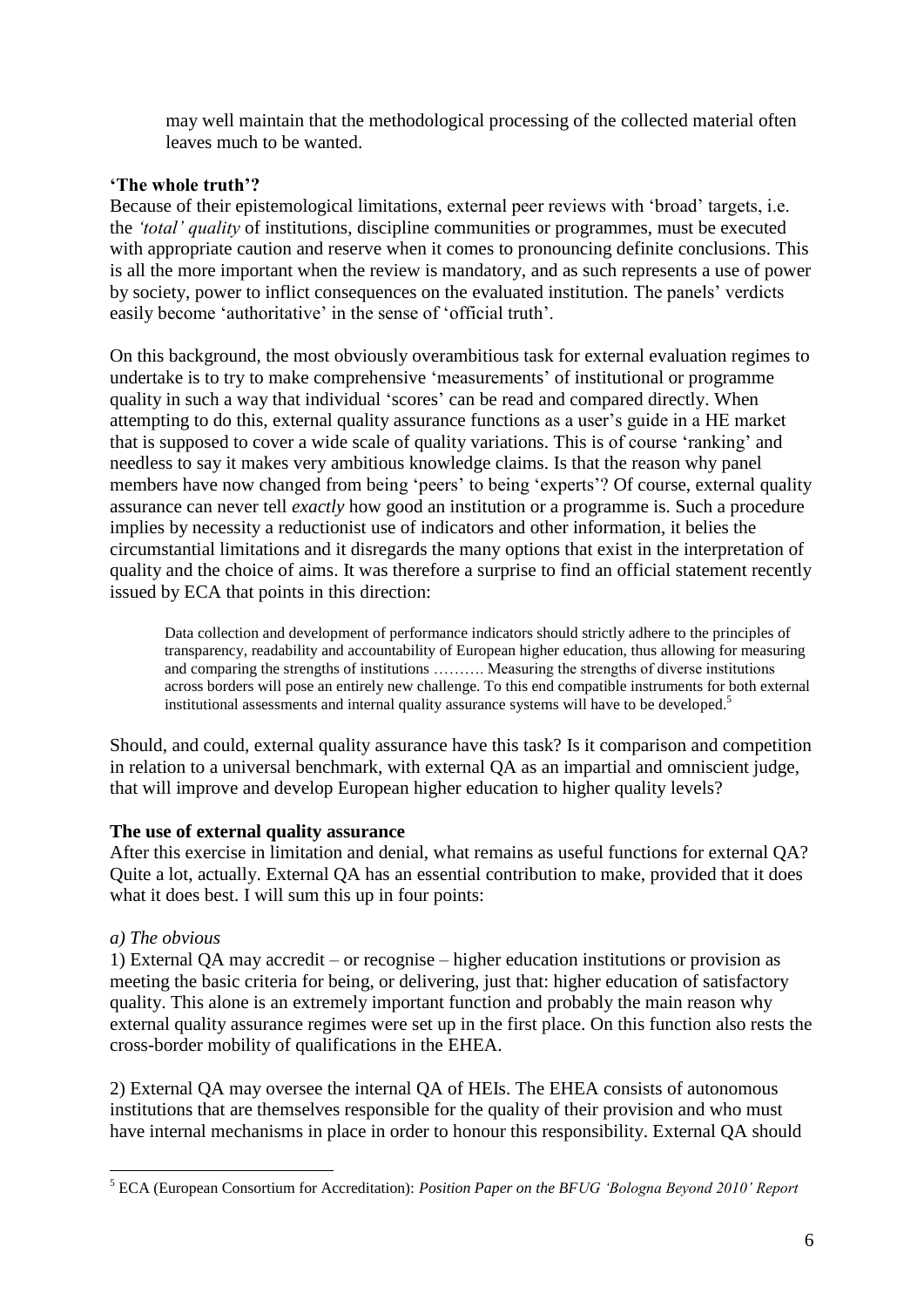represent 'the public eye' into these matters. By offering expertise in quality assurance – and not educational quality – external QA may bring professionalism and added value to the total chain of quality work.

3) External quality assurance may undertake 'broad quality' evaluations of institutions and provision with a development and improvement perspective, although in general this is actually the institutions' own task. If no objective standard is invoked and no exact measurement against a universal benchmark is attempted, such an evaluation may take its point of departure in the institution's own perception of its situation and evolve as a discussion between the panel and the institution inside a SWOT-like framework. This is peer review in its proper sense, and conducive to actually achieving improvement.

## *b) – and beyond…*

4) The argument so far has tried to show that adherence to the principle of fitness for purpose will not be reconcilable with achieving all ends with one methodology. Hence, specific methodologies are needed in order to make substantial advances along the road towards increased enhancement effects. External valuation (I hesitate at this point to call it quality *assurance!*) must widen its scope in order to reach such goals.

Through the last decade's quality assurance 'wave' attention has been concentrated on national systems, mainly one-mechanism regimes. Debate has raged about whether accreditation or audit is the best way forward, with the result that some nations have created hybrid systems that combine the two. In my view, however, further progress towards enhancement orientation can only be made if we base our evaluation procedures on a more critical analysis of fitness for purpose. External evaluations (or some of them) must become more focused and 'narrow' in the sense that they scrutinise more specific objects, with methodologies that are more specifically tailor-made for the purpose at hand. For instance, there should be more evaluations that look at specific quality 'aspects' or processes (e.g. 'programme coherence', or 'internationalisation', or 'quality of teaching', etc.) across a number of institutions and disciplines, identifying different approaches and practices and discussing useful aims and ways to improve. Another idea would be to examine – again across institutions and disciplines – the relationships between learning aims, teaching and learning processes, student assessment and actual learning outcomes, with a view of either fine-tuning learning aims, optimalising learning processes or improving student assessment. A third approach might be to evaluate a specific type of programme nation-wide, not in order to benchmark or establish a ranking list of programmes, but rather to get a view of the national 'state of affairs', to sample good and less good practices, make international comparisons and discuss general improvements from that platform.

And indeed: why not carry out more of these types of evaluations *across* national boundaries in order to improve the prioritised aspect of internationalisation and to discuss quality phenomena in a truly EHEA context. A next step now, as national systems are more or less in place, might be for national agencies, given the necessary resources, to cooperate more than they currently do in transnational evaluation projects. Such projects would be truly enhancement-oriented, as they cannot – and should not – cover and 'monitor' whole national or European sectors; rather, they would inspire participating institutions to fresh thinking through the description, comparison and discussion of different practices in heterogeneous educational systems. Further added value would follow from the effective dissemination of findings and analyses to the wider HE community.